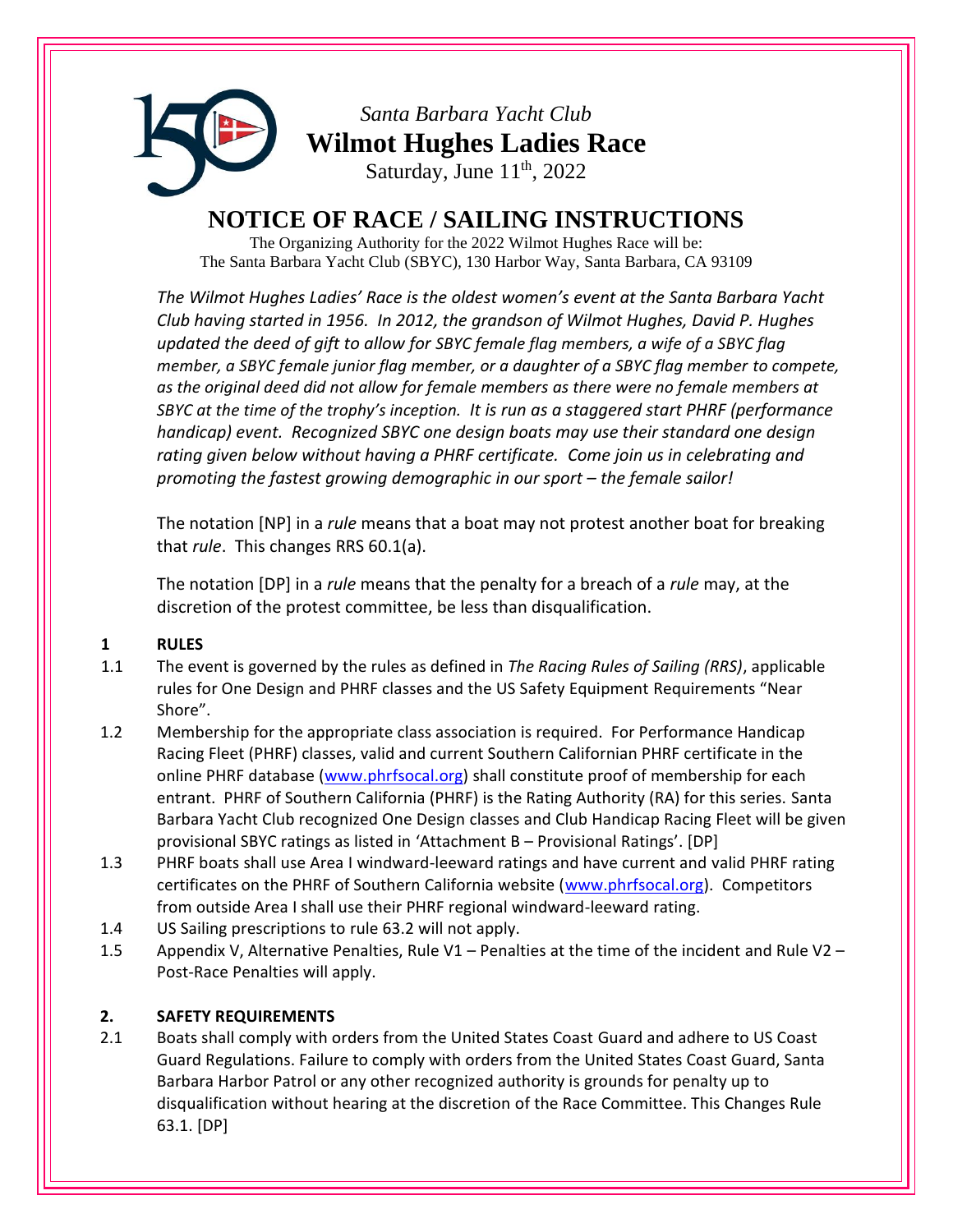2.2 Boats shall comply with the US Safety Equipment Requirements (USSER) except as modified by the notice of race and these sailing instructions. The course is classified as a Near Shore Race. The equipment requirements are available at: [https://www.ussailing.org/competition/offshore/safety-information/ser-world-sailing-special](https://www.ussailing.org/competition/offshore/safety-information/ser-world-sailing-special-regulations/)[regulations/.](https://www.ussailing.org/competition/offshore/safety-information/ser-world-sailing-special-regulations/) [DP]

The US Safety Equipment Requirements (USSER) are changed for the following sections:

- 2.2.1 For USSER 3.19.1, the words 'permanently mounted' are deleted. A permanently mounted magnetic compass is a recommendation for the race.
- 2.2.2 Boats using a 'One Design' PHRF configuration may use that One Design classes' published safety standards instead of the US Sailing Near Shore Safety Equipment Requirements.

### **3 ENTRY & ELIGIBILITY**

- 3.1 Eligible boats may enter the race by submitting a completed race entry form to the Santa Barbara Yacht Club no later than 1200 hours on the day of the race. Race Entry Forms are available online on the racing calendar at [https://sbyc.org/racing.](https://sbyc.org/racing) Exceptions are at the discretion of the Race Committee.
- 3.2 Eligible competitors shall have valid PHRF Certificates. Valid PHRF rating certificates for PHRF boats must be online at [www.phrfsocal.org](http://www.phrfsocal.org/) no later than 1200 on the day of the race. [DP]
- 3.3 Santa Barbara Yacht Club recognized One Design classes and Club Handicap Racing Fleet will be given provisional SBYC ratings as listed in 'Attachment B – Provisional Ratings'.
- 3.4 *The skipper of the boat entered in the Wilmot Hughes shall be a SBYC female flag member, a wife of a SBYC flag member, a SBYC female junior flag member, or a daughter of a SBYC flag member and be designated on the race entry form.*

### **4 FEES**

There is no entry fee.

### **5 CHANGES IN SAILING INSTRUCTIONS**

Any change in the Sailing Instructions will be posted before 1145 hours on race day.

### **6 COMMUNICATIONS WITH COMPETITORS**

- 6.1 Notices to competitors and amendments to these Sailing Instructions will be posted on the official notice board located on the lower deck of the Santa Barbara Yacht Club.
- 6.2 The race office is located at the Santa Barbara Yacht Club 130 Harbor Way, Santa Barbara, CA 93109, on the southwest corner of the building.

Telephone – (805) 965-8112, ext 114. Email – [racing@sbyc.org.](mailto:racing@sbyc.org)

- 6.3 On the water, the race committee intends to monitor and communicate with competitors on VHF radio channel 71.
- 6.4 The following communications may be made by the race committee on VHF radio channel 71:
	- Course number
	- Count downs to warning, preparatory, and start signals
	- Shortened course for one or more fleets
	- Abandonment of one or more fleets
	- On course side boats or general recalls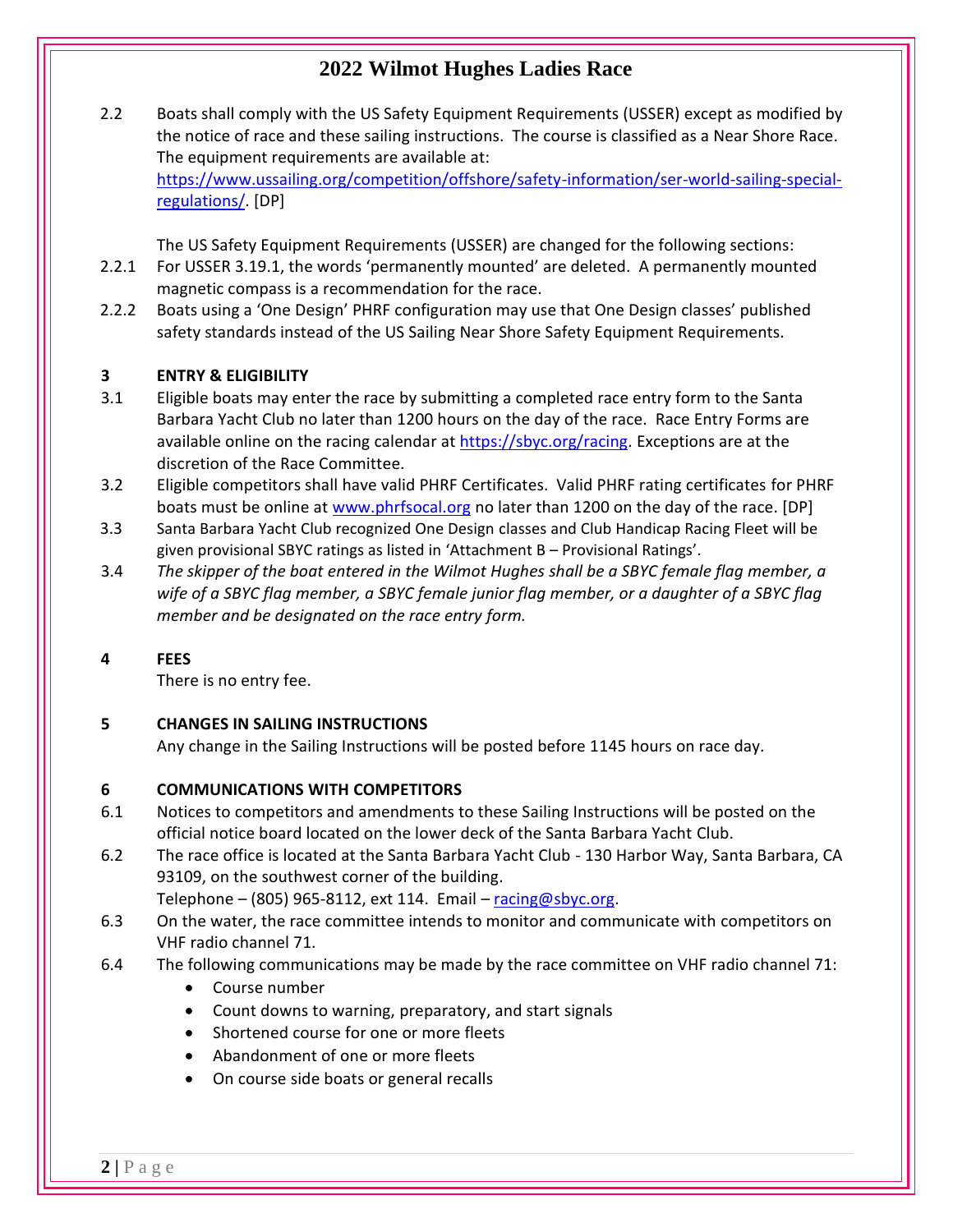#### **7 SIGNALS MADE ASHORE**

Signals made ashore will be displayed from the SBYC yardarm.

### **8 SCHEDULE OF RACES**

Saturday June 11, 2022

1200 Registration closes

1330 Warning signal

1335 Start

Awards After Racing

One race is scheduled.

### **9 CLASS FLAGS AND DESIGNATIONS**

There will be only one class. The class flag will be numeral pennant '1'.

### **10 SPINNAKERS**

Boats that register as non-spinnaker with the race committee by 1100 hours on the day of the race may use their PHRF non-spinnaker offset allowance as listed on their PHRF certificate. Boats without valid and current PHRF certificates may not use a non-spinnaker offset rating. The offset will be used for corrected time calculations.

### **11 CREW**

The skipper of the boat must be a woman, be designated on the race entry, and meet the guidelines of Sailing Instruction 3.4. There is no other restriction on crew. The Race Committee may, at its sole discretion, disqualify boats that race without the designated woman skipper at the helm.

### **12 RACING AREA**

The racing area will be as designated on the current **SBYC** course chart.

### **13 THE COURSE**

- 13.1 Courses will be taken from the current version of the [SBYC Course Chart.](https://sbyc.org/documents/10184/15928/SBYCCourseChart.pdf) The course for each race will be posted on placards from the SBYC deck with the preparatory signal for each class.
- 13.2 When a letter 'R' placard follows the course number, the course shall be sailed in the reverse direction. Marks shall be passed in reverse order and on the opposite side listed on the course chart.
- 13.3 When a letter 'T' placard follows the course number, the course shall be sailed two times around. The start/finish line will be required at the beginning of the second lap.
- 13.4 The gate designated as 'Gt' on the SBYC course chart shall be between mark 'F' and mark 'X'.
- 13.5 For classes sharing a start sequence, the course placards will be posted adjacent to the corresponding class' fleet placard.
- 13.6 All courses will be hailed over VHF channel 71. Failure for a radio to transmit or a competitor to hear the course hail shall not be grounds for redress.

## **14 MARKS**

14.1 Marks will be as designated on the current version of the SBYC course chart. All marks are situated near the GPS coordinates shown on the course chart but are subject to natural influence.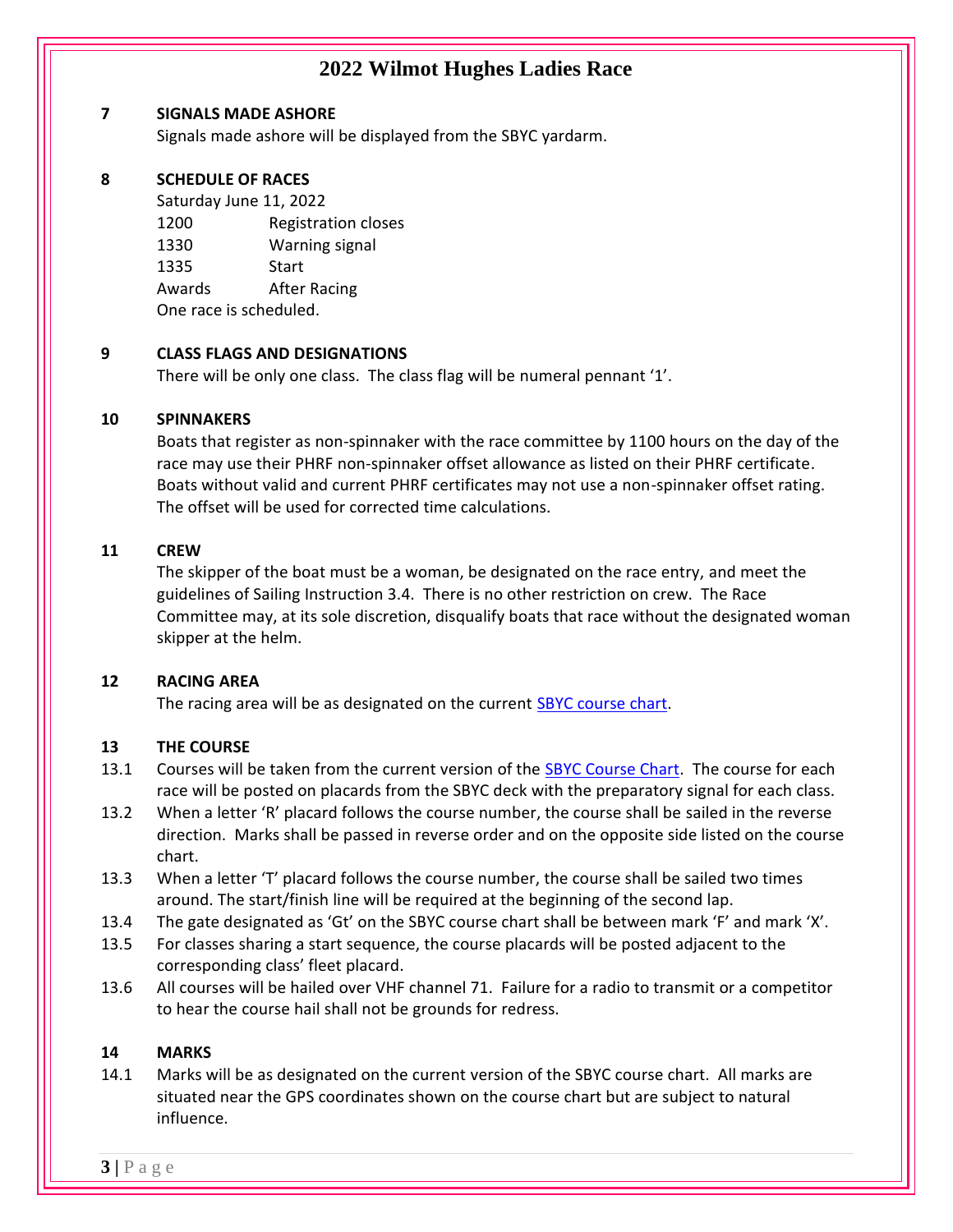## 14.2 Description of marks:

A, D, K, H, G, F, X, E – White cylinders with a yellow band around the middle.

- C, M White city anchorage boundary buoys with lights on top.
- 14.3 Any permanent mark may be substituted with a temporary or inflatable mark without prior notice. When Mark 'C' is not present, the white, cylindrical outfall buoy that is situated the closest to the GPS coordinates of Mark 'C' shall be rounded instead.
- 14.4 In the event of a missing mark with no temporary mark replacement, boats shall return to the starting line as soon as possible for a restart and monitor VHF channel 71.

## **15 AREAS THAT ARE OBSTRUCTIONS**

- 15.1 The areas defined by lines commencing at the nearest shores and connecting each contiguous City of Santa Barbara swim buoy are classified as obstructions. Boats crossing these lines shall exit the area immediately and retire from the race.
- 15.2 Visiting Cruise Ships including a 100-yard perimeter around the vessel are designated as obstructions.

## **16 POSTPONEMENT**

In the event of a postponement, instructions will be hailed by the Race Committee over VHF channel 71. Flag AP will come down one minute prior to the new starting signal. Competitors are responsible for calculating their new scheduled start time. Any incorrect calculations made by the competitors shall not be grounds for redress.

## **17 THE START**

- 17.1 The start line will be between mark 'G' and mark 'F' as described on the current SBYC course chart.
- 17.2 All boats will start in one reverse handicap staggered start. Races will be started using RRS 26 with the warning given 5 minutes before the start.
- 17.3 The race committee will make the official race clock available for all competitors immediately after the competitor meeting.
- 17.4 A boat's starting time shall be as indicated on the 'Start Times' sheet. This sheet will be made available online at <https://sbyc.org/racing> and at the SBYC front desk.
- 17.5 Boats whose start time is more than two minutes away shall keep clear of the starting area.
- 17.6 The race committee will signal boats On Course Side (OCS) by displaying code flag 'X' and may hail the yacht on VHF channel 71. The flag will be displayed for four minutes or until the OCS start is corrected (whichever comes first). If another OCS occurs while the X flag is displayed, it will remain displayed for four minutes or until both OCS starts are corrected (whichever comes first). [NP][DP]
- 17.7 On Couse Side boats that do not return within four minutes must start correctly even if the X flag is lowered. It is the responsibility of each boat to start correctly.

## **18 CHANGE OF COURSE AFTER THE START**

- 18.1 The race committee may shorten a course. A shortened course will be signaled from the Santa Barbara Yacht Club deck before the leading boat has finished the leg.
- 18.2 The shortened course shall be signaled by displaying code flag 'S' with two sound signals and displaying the class placard(s) for the class or classes to be shortened.
- 18.3 The finish line for the shortened course shall be at the next required mark or gate. i.) For legs to mark 'X', the shortened course will be finished between mark 'X' and the flagpole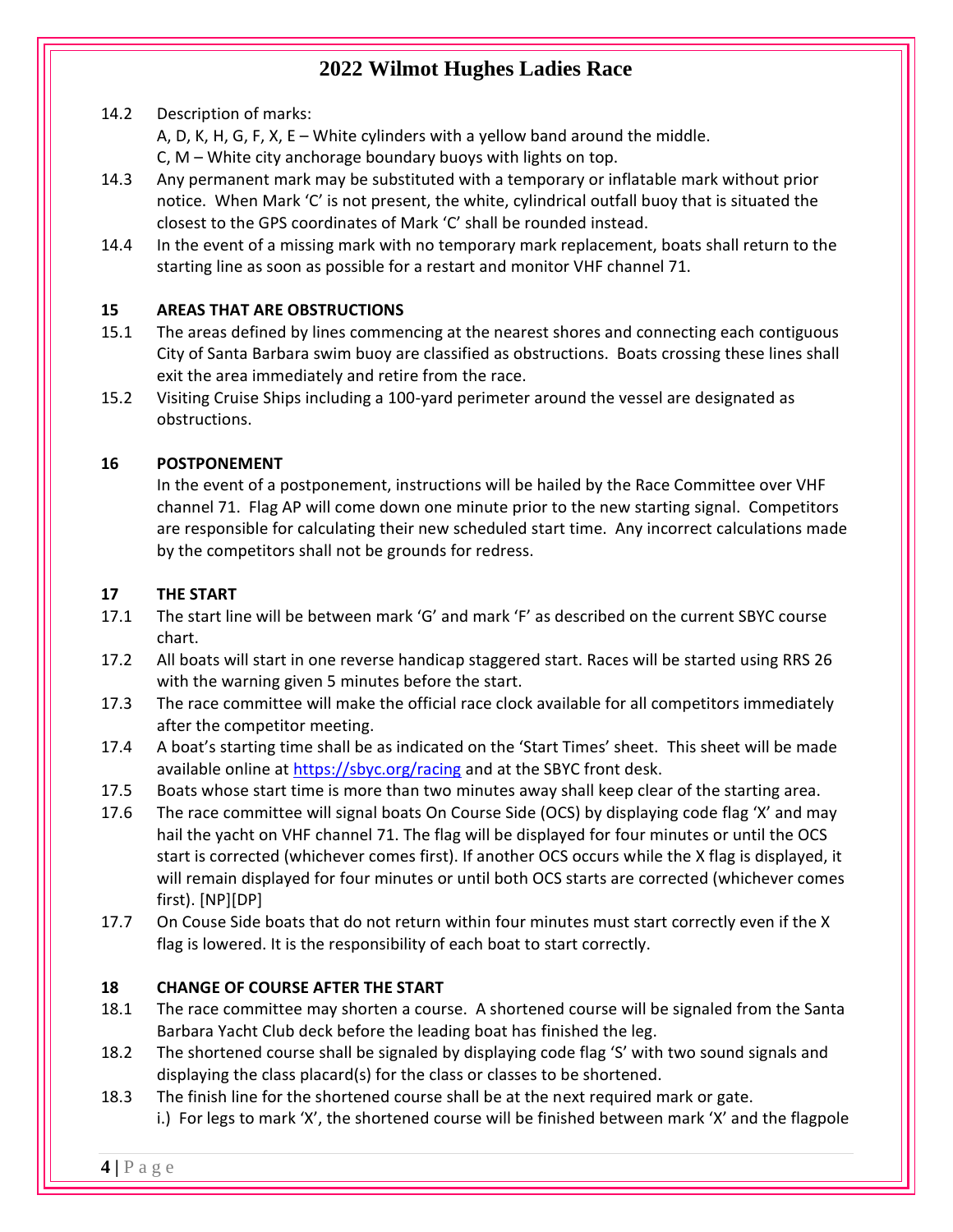on the SBYC deck.

ii.) For legs to the start/finish line at the beginning of a second lap, the finish shall be between mark 'F' and mark 'G'.

iii.) For legs to the gate, boats will be finished between mark 'X' and mark 'F'.

iv.) For legs to mark 'F', the shortened course will be finished between mark 'F' and the flagpole on the SBYC deck.

### **19 THE FINISH**

The finish line will be between mark 'F' and mark 'G' as shown on the current SBYC course chart.

### **20 TIME LIMIT**

The first boat must finish within 2.5 hrs of the starting time or the race will be abandoned.

### **21 PENALTY SYSTEM**

- 21.1 The Scoring Penalty, RRS 44.3, applies. The penalty shall be a 30% Scoring Penalty calculated as stated in rule 44.3(c).
- 21.2 Appendix V, Rule V1 will apply: The first two sentences of rule 44.1 are changed to: 'A boat may take a One-Turn Penalty when she may have broken one or more rules of Part 2 or rule 31 in an incident while *racing.* However, when she may have broken one or more rules of Part 2 while in the *zone* around a *mark* other than a starting *mark*, her penalty shall be a Two-Turns Penalty.'
- 21.3 Appendix V, Rule V2 Post Race Penalties will apply:
	- (a) Provided that rule 44.1(b) does not apply, a boat that may have broken one or more rules of Part 2 or rule 31 in an incident may take a Post-Race Penalty at any time after the race until the beginning of a protest hearing involving the incident.
	- (b) A Post-Race Penalty is a 30% Scoring Penalty calculated as stated in rule 44.3(c). However, rule 44.1(a) applies.
	- (c) A boat takes a Post-Race Penalty by delivering to the arbitrator or a member of the protest committee a written statement that she accepts the penalty and that identifies the race number and where and when the incident occurred.

## **22 PROTESTS, REQUESTS FOR REDRESS, & RETIREMENT**

- 22.1 Protests and Requests for Redress shall be written on US Sailing standard forms located at the SBYC front desk. Protests and Requests for Redress or reopening shall be filed with the Race Committee within 45 minutes of the last boat in its class' finish time.
- 22.3 Protest times and locations will be posted on the official notice board no later than 30 minutes after the protest time limit to inform competitors of hearings in which they are parties or named as witnesses.

## **23 SCORING**

The low point scoring system of Appendix A of the Racing Rules of Sailing will apply.

### **24 PRIZES**

The Wilmot Hughes Perpetual Trophy will be awarded to the yacht with the lowest overall corrected time for the race. Individual trophies will be awarded to the class winners on the day of the race. The number of trophies to be awarded will depend on participation.